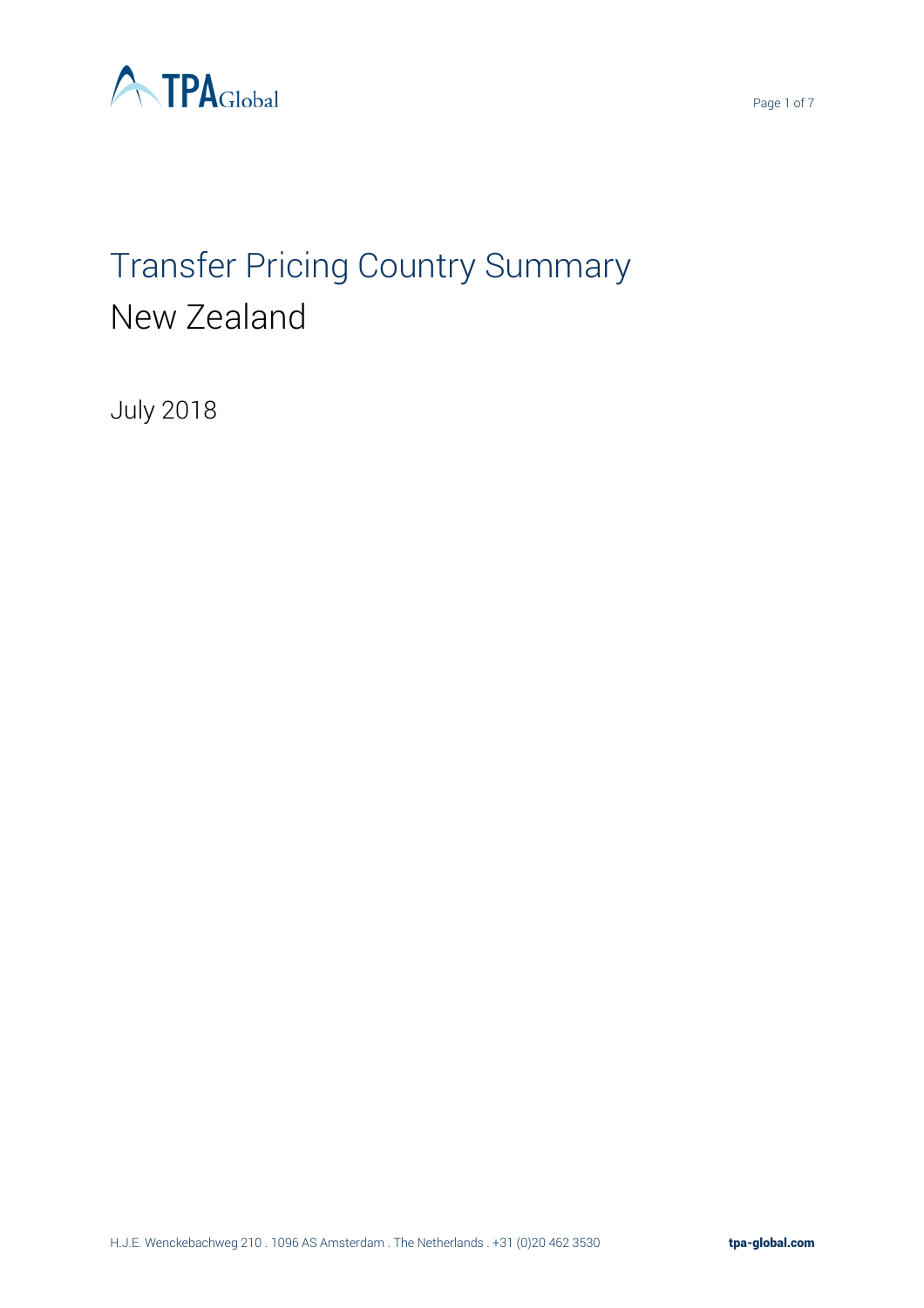

# Legislation

## Existence of Transfer Pricing Laws/Guidelines

New Zealand transfer pricing legislation is contained within Sections YD 5, GB 2, and GC 6-14 of the Income Tax Act 2007 (ITA)<sup>1</sup>.

This legislation closely follows the OECD Transfer Pricing Guidelines, as well as the United States Section 482 Regulations. The Inland Revenue Department (IRD) Guidelines (2000)<sup>2</sup> also endorse the key Australian Tax Office (ATO) rulings to the degree to which they are not inconsistent with the OECD guidelines – specifically the 4-step process in 98/11 and the safe harbor methodology for services in 99/1.

There is no explicit statutory requirement in New Zealand to prepare and maintain transfer pricing documentation. However, it is considered prudent to do so in order to demonstrate and justify that intercompany transactions are aligned with the arm's-length principle. New Zealand, being an OECD member, has stated express agreement with the OECD Transfer Pricing Guidelines. On 3 March 2017, the Government issued a discussion Document "*BEPS- Transfer Pricing and Permanent Establishment Avoidance*" <sup>3</sup> which endorses the OECD recommendations on transfer pricing documentation as the Master File and Local File approach. Even though this documentation is not required in New Zealand, the discussion document states that it might be useful for taxpayers with material transfer pricing risks.

New Zealand introduced new legislation which addresses the OECD's BEPS initiative, effective from July 2018. In fact, New Zealand signed the Multilateral Competent Authority Agreement on exchanging Country by Country Report (CbCR) on 12 May 2016. Articles 17 and 35 of the Tax Administration Act  $("TAA")<sup>4</sup>$  enforce the requirements of the agreement.

## Definition of Related Party

 $\overline{a}$ 

Subparts YA and YB of the Income Tax Act 2007 state that any two companies are associated persons when there is a group of persons that:

- have a 50 per cent or more voting right, market value or income interest in the two companies;
- control the two companies by any other means.

<sup>1</sup> See http://www.legislation.govt.nz/act/public/2007/0097/439.0/DLM1512301.html

<sup>2</sup> See *A guide to the application of section GD 13 of New Zealand's Income Tax Act 1994*,

https://taxpolicy.ird.govt.nz/sites/default/files/2000-other-transfer-pricing-guidelines.pdf

<sup>3</sup> See https://taxpolicy.ird.govt.nz/sites/default/files/2017-dd-transfer-pricing-pe.pdf

<sup>4</sup> See http://www.legislation.govt.nz/act/public/1994/0166/350.0/DLM348343.html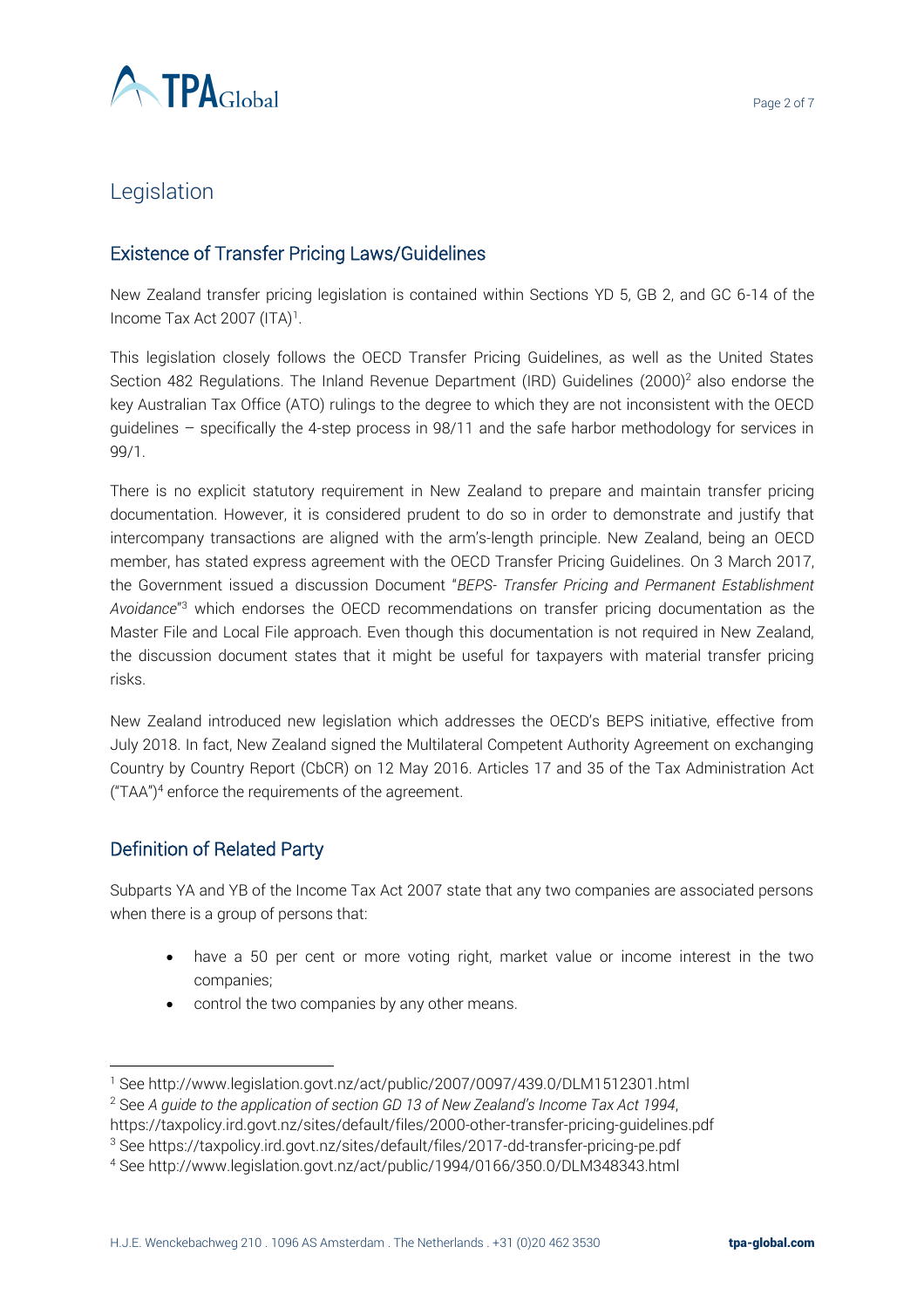



There are also definitions of associated person for natural persons, partnerships and trusts. Note that section GB 2 can extend the application of sections GC 7-10 to non-associated parties where there is a collateral arrangement (such as a market sharing arrangement, an arrangement to enter into a particular market, a back-to-back supply arrangement or an income-sharing arrangement).

## Transfer Pricing Scrutiny

The IRD performs audits specifically for transfer pricing issues or may address these issues during an income tax audit. Several key factors can be identified to assist in the measurement of risk associated with transfer pricing. Using these factors, Inland Revenue will be able to assess whether a taxpayer's transfer pricing practices represent a low, medium or high tax risk.

It is considered a low risk of audit if the taxpayers have a strong economic and commercial basis and they are very co-operative. If APAs exist, the risk of audit is diminished. Also, if documentation, which clearly supports the reliable method, is kept in compliance diminishes the risk of audit.

Specific transactions that incur higher audit risk include payment or receipt of interest, royalties, management fees, fees in relation to intangibles and guarantee fees. Transactions with residents of a country New Zealand does not have a double tax treaty with, or are regarded as a tax haven under New Zealand's CFC rules, and relations between head office and permanent establishment are also likely to be questioned.

In conducting audits, IRD has the full support of the transfer pricing specialist team.

## Transfer Pricing Penalties

There are no specific transfer pricing penalties. The standard shortfall penalties apply in case of adjustments arising from transfer pricing issues (Section 141A-F of the TAA:

- not taking reasonable care  $-20$  % of the tax shortfall;
- unacceptable interpretation  $-20$  % of the tax shortfall;
- gross carelessness  $-40$  % of the tax shortfall;
- abusive tax avoidance  $-100$  % of the tax shortfall; and
- Evasion 150 % of the tax shortfall.

Interest is also imposed by the IRD by the rate of 8.22 % applicable from May 2017.

These penalties may be reduced depending upon the degree of cooperation of the taxpayer and disclosure of the causes of the shortfall. Late payment interest is due from the date on which the tax had to be paid to the date it is finally paid.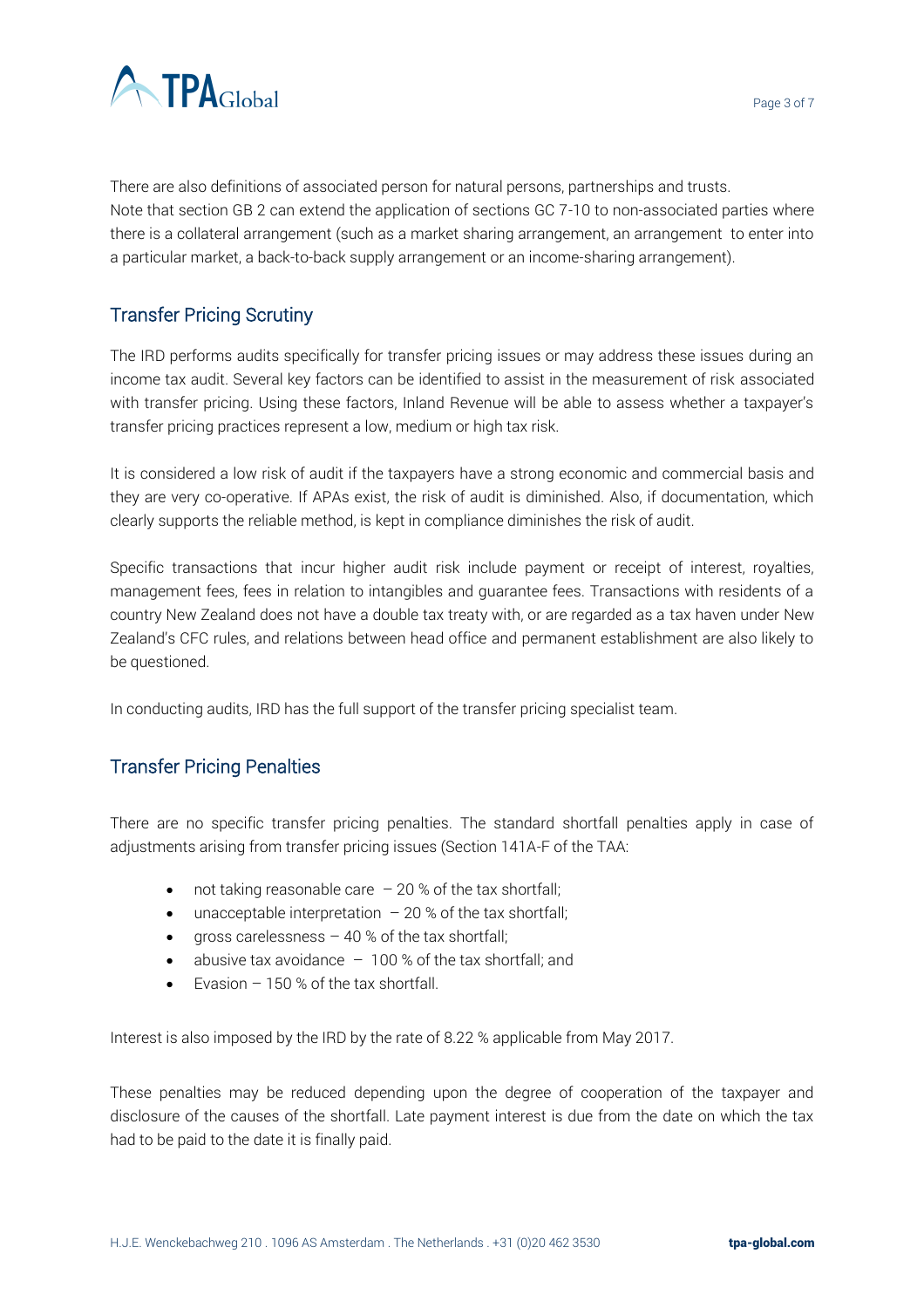

The non-timely, incorrect or incomplete filling of the CbCR is a criminal penalty and can be either:

- (i) Absolute liability offence (article 143 of the TAA): If a person does not keep the documents required to be kept or does not provide information required to. The penalties are:
	- NZD 4,000 maximum (first offence);
	- NZD 8,000 (second offence);
	- NZD 12,000 (third and subsequent offences).
- (ii) Knowledge offence (article 143A1 of the TAA): Apply if a person knowing does not keep the documents required to kept, knowing does not provide the information required, knowingly provide altered, false, incomplete or misleading information. The penalties are:
	- A fine not exceeding NZD 25,000 (first offence);
	- A fine not exceeding NZD 50,000 (second and subsequent offences).

## Advance Pricing Agreement (APA)

Section 91E of the TAA allows the IRD to issue unilateral APAs in the form of a binding ruling. Bi- or multilateral APAs may be entered into under the mutual agreement procedure in New Zealand double tax treaties.

The IRD is keen to see more taxpayers seeking APAs in order to avoid potentially costly and time consuming audits, and therefore favors a flexible approach allowing APAs to be concluded in a sixmonth period. The IRD does not have formal APA guidelines. The IRD suggests a pre-application meeting to make the APA application procedure less time consuming.

# Documentation and Disclosure Requirements

#### Tax Return Disclosures

The income tax return has to disclose the following items:

- payments to non-residents (such as dividends, interest, management fees, intangible payments, royalties or payments on basis of a contract) - Disclosure 35;
- whether the company is controlled or owned by non-residents Disclosure 35A; and
- whether the company holds an interest in a foreign controlled company Disclosure 39.

Taxpayers can fill in voluntary disclosures for their tax returns, in order to check if they correctly estimated their tax returns. They can include information about salary or wage earners, individuals,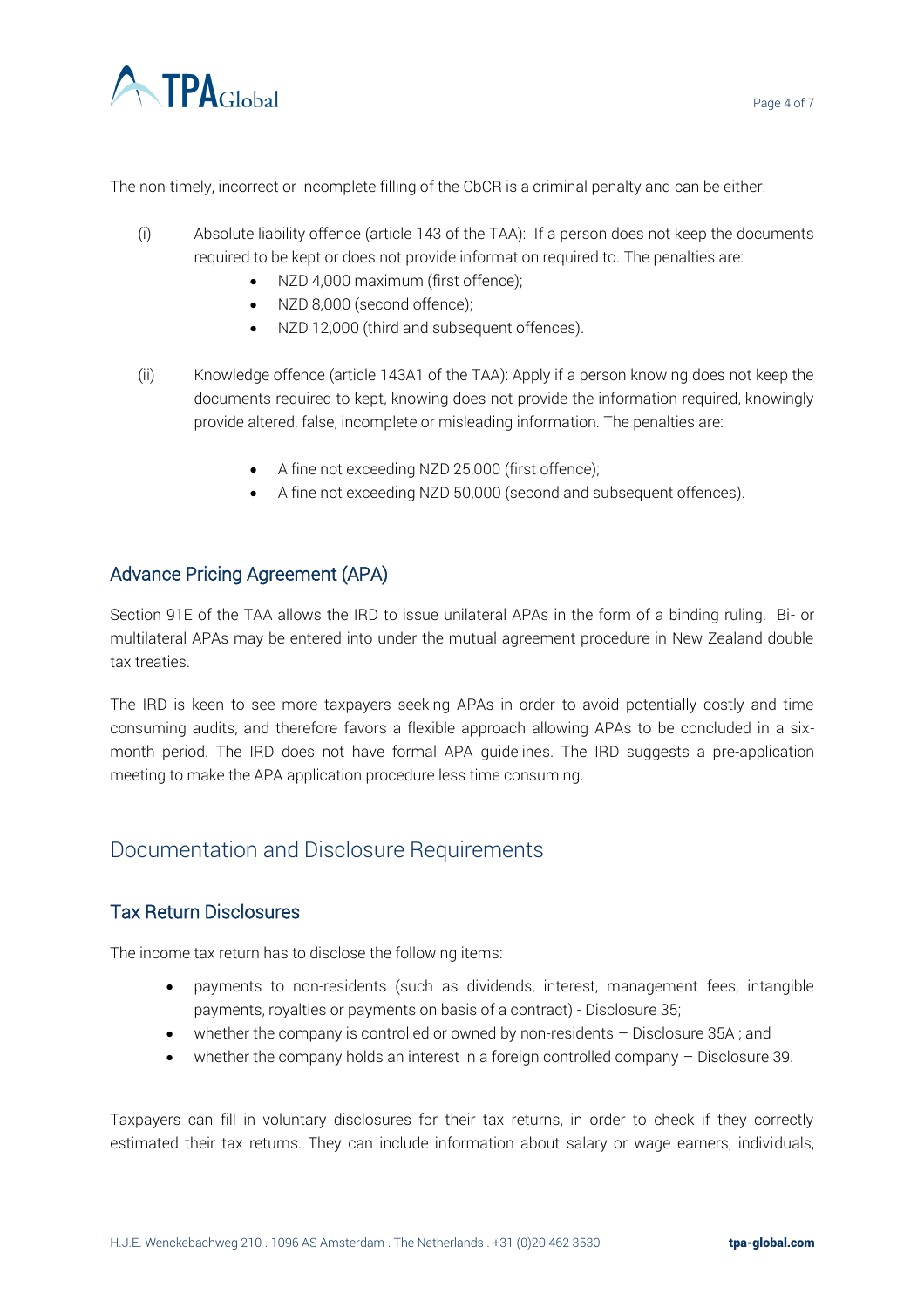

businesses, trusts and employers. If taxpayers chose to voluntarily disclose their tax returns, they ca benefit from a lighter penalty I case of tax problems.

#### Level of Documentation

- 1. Contemporaneous Documentation: There are currently no regulations in New Zealand that requires taxpayers to use the Master File or the Local File OECD approach; however the discussion document considers that such approach is useful for taxpayers with transfer pricing risks to comply with the arm's length principle. The discussion document proposed that a local File and Master File will be required on specific request or audit by the tax authority. Therefore, the IRD expects taxpayers to maintain contemporaneous transfer pricing documentation in the form of:
- Master file which provides an overview of the multinational's global business operations and transfer pricing policies;
- Local file which provides the detailed information on the operations of the New Zealand taxpayer and the corresponding associated party transactions. Transfer pricing analysis supporting the arm's length nature of the transactions from a New Zealand perspective is also required.

The IRD expects a taxpayer to make a sensible cost-benefit analysis of the preparation and maintenance of documentation before deciding whether a full or limited transfer pricing analysis is appropriate.

A limited transfer pricing analysis should contain the following minimum documentation:

- identification of the cross-border transactions which are subject to a transfer pricing exposure;
- a broad functional analysis of the taxpayer's operations to identify the critical functions being performed;
- an estimate of the business risk of not undertaking and documenting a more detailed transfer pricing analysis; and
- an estimate of the costs of complying with the transfer pricing rules.

A limited transfer pricing analysis does not preclude the IRD from substituting a more reliable measure of the arm's length price where a cost-benefit analysis indicates the need for a full transfer pricing analysis.

In case of the need of a full analysis, the IRD expects the following documentation:

- a functional analysis;
- an appraisal of potential comparables;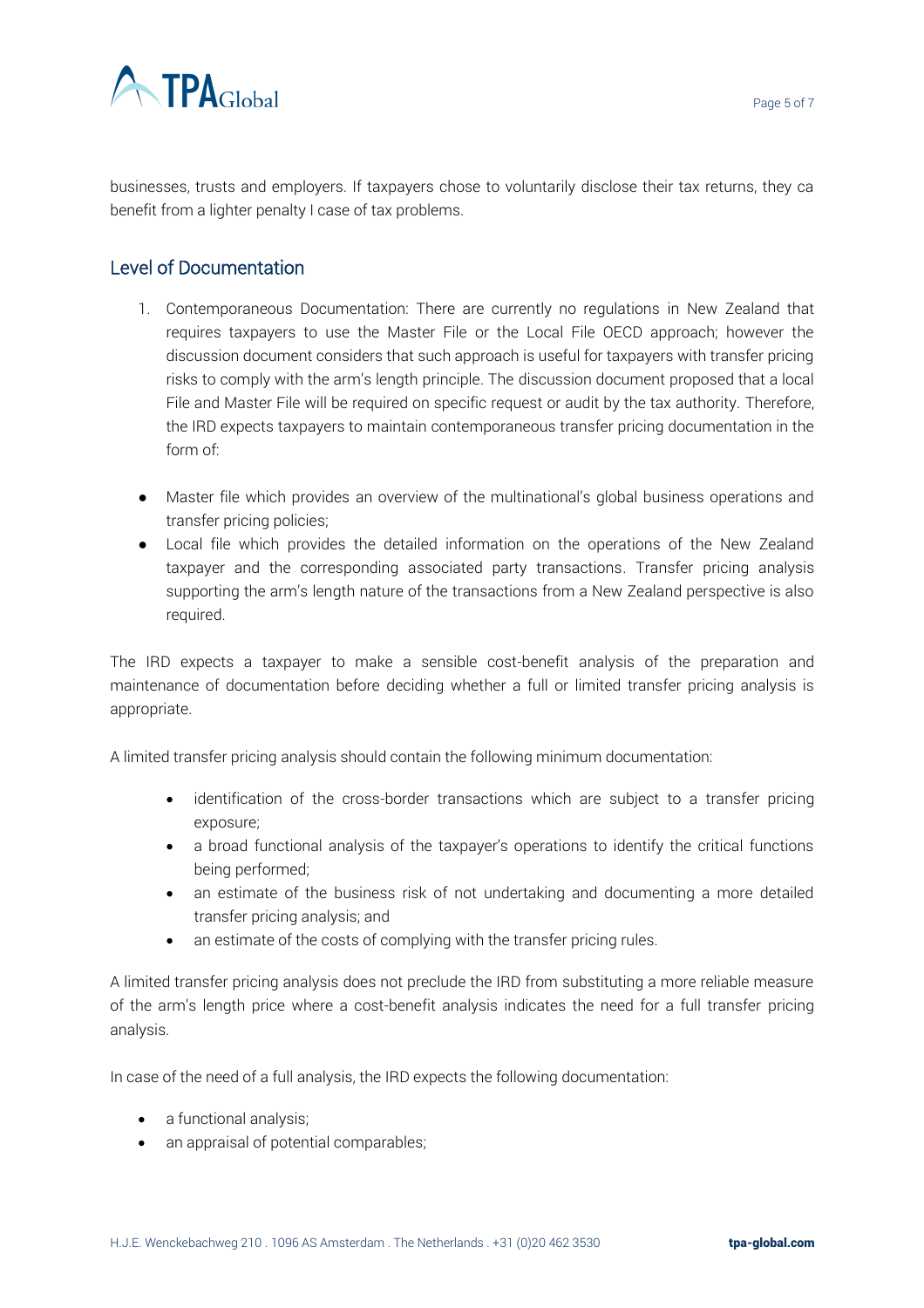

- an explanation of the process undertaken to select and apply the method(s) used to determine the transfer prices, and why it is considered to provide a result that is arm's length compliant; and
- Details of special circumstances that have influenced the price setting.

Taxpayers who prepare documentation on basis of a full analysis or limited analysis (sustained by a sensible cost benefit analysis) are more likely to ensure that the burden of proof shifts to the IRD.

- 2. Country by Country Report<sup>5</sup>: It applies to corporate groups headquartered in New Zealand with annual consolidated group revenue exceeding equivalent to EUR 750 Million. The following data needs to be reported for each jurisdiction where the multinational operates:
	- Gross revenues showing related and unrelated party categories;
	- Profit (loss) before income tax;
	- Income tax paid on cash basis;
	- Stated capital;
	- Accumulated earnings;
	- Number of employees; and,
	- Tangible assets other than cash and cash equivalents.

The report must be prepared in New Zealand Dollar ("NZD").

#### Record Keeping

 $\overline{a}$ 

There are no specific transfer pricing rules for record keeping. General tax rules apply whereby records should be retained for 7 years.

#### Language for Documentation

The IRD expects documentation to be in English and can ask for a translation into English if documentation is prepared in another language.

#### Small and Medium Sized Enterprises (SMEs)

There are no specific rules for small and medium sized enterprises.

If a taxpayer opines, on basis of a sensible cost-benefit analysis, that a limited transfer pricing analysis is a sufficient basis for the preparation and maintenance of his documentation, this does not preclude the IRD from substituting a more reliable measure of the arm's length price if it can sustain this.

<sup>5</sup> See Country by Country Report form: http://www.ird.govt.nz/resources/9/f/9f96d3a8-1c8b-49e4- 852f-3ec3bcbc8a31/ir1032.PDF